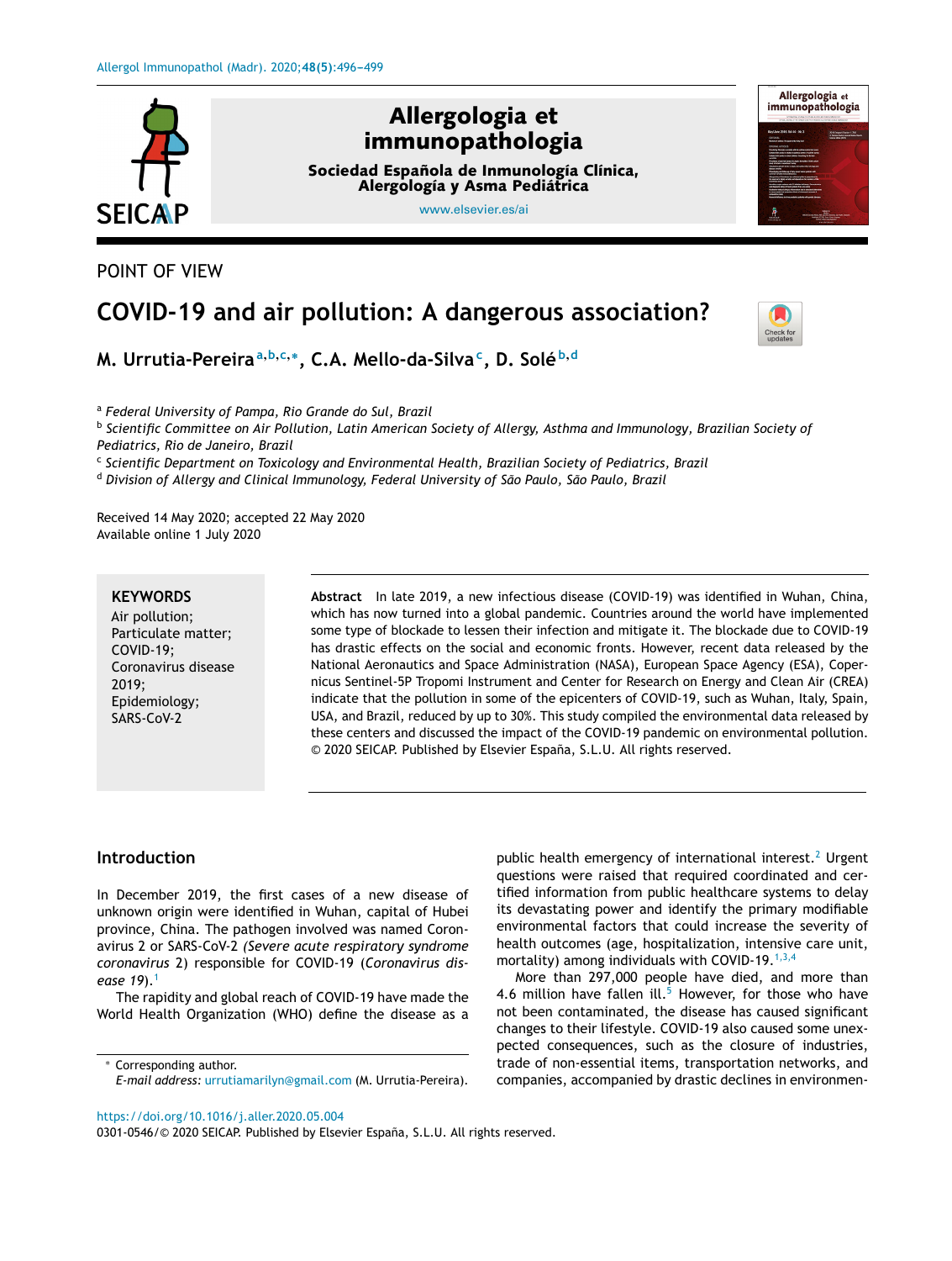tal pollution as governments introduced strict restrictions to combat the novel coronavirus pandemic.<sup>[6](#page-2-0)</sup>

Air pollution is known to cause damage to many organs and body systems, especially the respiratory and cardiovascular systems, being responsible for 4.2 million deaths (7.6% of total global deaths) in 2015.<sup>7</sup> [A](#page-3-0) particularly extensive and dangerous encounter with the virus must be feared if air pollution is an important factor in determining the extent and lethality of COVID-19 in highly polluted areas around the world.<sup>[8](#page-3-0)</sup>

Atmospheric concentrations of particulate matter (PM) with a diameter of 2.5  $\mu$  (PM $_{2.5})$  dropped substantially in much of China during the pandemic, but not evenly. Monitoring of satellite pollution from the *National Aeronautics and Space Administration* (NASA) and the European Space Agency,<sup>[6](#page-2-0)</sup> found that in cities in northern China, such as Beijing, where much of the pollution comes from heating during the winter, there have been no reductions. However, in southern cities such as Shanghai and Wuhan where there is heavy industrialization and intense air pollution, the decline in pollution was very substantial. The decline demonstrated a clear correlation of COVID-19 [in](#page-3-0)festation<sup>9</sup> in China with levels of pollution and local climatic conditions with a low temperature, moderate daytime temperature range, and low humidity that would favor the transmission of the virus.<sup>[10](#page-3-0)</sup>

Declining levels of pollution have also been noted in northern Italy, coinciding with the national lockdown to prevent the spread of the novel coronavirus, which resulted in less traffic and industrial activity. A recent study identified correlations between COVID-19 mortality in northern Italy, including Lombardy, Veneto, and Emilia-Romagna, and the high levels of pollutants in those regions.<sup>[11](#page-3-0)</sup> This decrease in environmental pollution was also seen in Barcelona, Spain, after two weeks of lockdown due to the novel coronavirus pandemic.<sup>[12](#page-3-0)</sup>

It is known that the transmission of SARS-CoV-2 by aerosol and fomites is plausible, and the virus can remain viable and infectious in aerosols for hours and on surfaces for days.<sup>[13](#page-3-0)</sup> Setti et al.<sup>[14](#page-3-0)</sup> suggest that PM could act as a carrier for droplet nuclei, boosting the spread of the virus. The results were corroborated by Coccia et al.<sup>[15](#page-3-0)</sup> who demonstrated that the accelerated transmission dynamics of COVID-19 resulted mainly from transmission by contaminated air to man, besides the transmission from man to man.

The exhaled droplets would be stabilized in the air from the aerosol fusing with the PM in highly concentrated stable conditions. Under normal conditions with clean air and atmospheric agitation, a small droplet meets with the virus and evaporates or disperses rapidly in the atmosphere. On the contrary, in a stable atmosphere with high concentrations of PM, viruses have a high probability of agglomerating with the particles and reducing their diffusion coefficient, increasing their amount of time and permanence in the atmosphere, and becoming more contagious.<sup>[14](#page-3-0)</sup>

In England, Travaglio et al. $16$  provided further evidence of the relationship between air pollution and SARS-CoV-2 lethality by showing an association between pollutants released by fossil fuels and susceptibility to viral infection. This association suggests that individuals exposed to chronic high levels of air pollution may be more susceptible to SARS-CoV-2 infection. This would occur as a result of compromised immune defense responses due to pollution, as has already been demonstrated in patients affected by severe viral pneumonia during other pandemics.<sup>[17,18](#page-3-0)</sup> Recent studies suggest that the cause of death of many COVID-19 patients would be related to cytokine storm syndrome, a severe reaction of the immune system that leads to a chain of destructive processes in the body that can end in death.<sup>[19](#page-3-0)</sup>

Similar trends were observed in other regions of Europe, such as France, where COVID-19 distribution maps depict areas with a very large number of severely infected patients requiring hospitalization. This trend was seen in Paris, Lyon, and Toulouse and regions like the Belgian-Swiss border near Lyon and the coast from Nice to Montpellier, where there is a significant problem with air pollution and large agglomerations.<sup>[20](#page-3-0)</sup>

This has also been proven in the Czech Republic where the intense pollution in Prague and the highly industrialized eastern regions of the country is strongly correlated with the number of people who have been diagnosed with COVID-19.[20](#page-3-0)

In Poland, when comparing polluted areas and the total number of novel coronavirus infections in each province, there was again a very high agreement. The province of Mazovia led in the number of COVID-19 cases with Upper Silesia taking second place. In all of these areas, the mean PM value fluctuated from 19.58  $\mu$ g/m<sup>3</sup> to 29.84  $\mu$ g/m<sup>3</sup> (daily allowable PM<sub>2.5</sub> concentrations =  $25 \mu g/m^3$ ). <sup>[20](#page-3-0)</sup>

In the United States, a recent study investigated the average long-term exposure to  $PM<sub>2.5</sub>$  and the risk of death from COVID-19. It has been shown that an increase of just 1  $\mu$ g/m<sup>3</sup> in  $PM<sub>2.5</sub>$  is associated with a 15% increase in the COVID-19 mortality rate, (95%CI: 5% to 25%), with a magnitude 20 times greater than that observed for  $PM<sub>2.5</sub>$  and mortality from all other causes, suggesting that long-term exposure to air pollution increases the vulnerability to the occurrence of more severe results from COVID-19.<sup>[21](#page-3-0)</sup>

Although the transmission of the disease beyond Asia was initially focused on Western Europe and North America, there has been a significant expansion to other parts of the world, including many Latin American countries.<sup>[22](#page-3-0)</sup>

One area of great concern is Brazil, where more than 160,000 cases and more than 11,000 deaths have been reported. The distribution of deaths among states is highly heterogeneous, with five states - São Paulo, Rio de Janeiro, Ceará, Pernambuco, and Amazonas - accounting for 81% of the reported deaths.<sup>[23](#page-3-0)</sup>

State and municipal authorities have undertaken extensive public health measures to reduce the transmission of COVID-19 in response to the virus being significantly spread and transmitted by impoverished Brazilian neighborhoods. The authorities have declared a state of emergency, closed retail and service businesses, restricted public transportation, and closed schools. $^{22}$  $^{22}$  $^{22}$ 

According to images captured from the S-5 P satellite, we can see that the atmospheric pollution has significantly decreased in these metropolitan areas during quarantine due to the COVID-19 pandemic. $^{23}$  $^{23}$  $^{23}$ 

According to data from the NASA satellite, when analyzing the Brazilian regions with the highest index of infected individuals, hospitalization rates, and mortality due to COVID-19, we find that the effects of isolation resulting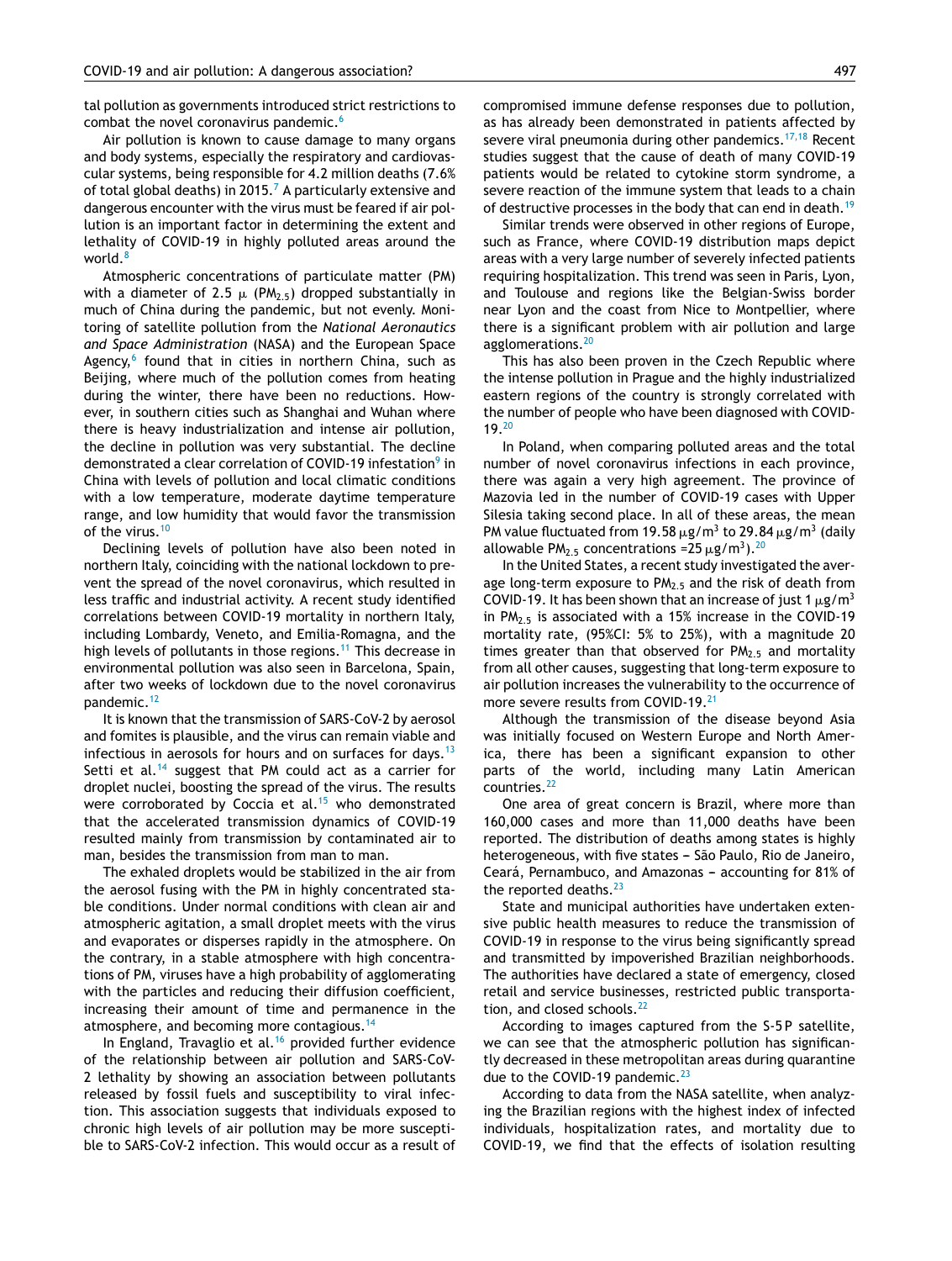<span id="page-2-0"></span>from the pandemic led to significant reductions in pollution levels. $^{23}$  $^{23}$  $^{23}$ 

During the partial shutdown in the city of São Paulo, four air quality measuring stations showed the urban area to have drastic reductions in concentrations of NO (up to 77.3%),  $NO<sub>2</sub>$  (up to 54.3%), and CO (up to 64.8%) as compared to the five-year monthly average.  $24$ 

The impact of the partial shutdown on the city of Rio de Janeiro's air quality showed a significant reduction in CO levels (30.3% to 48.5%) and  $NO<sub>2</sub>$ . PM<sub>10</sub> was reduced just in the first week of the shutdown, $25$  similar results to those observed in China, Italy, Spain, and other areas of the world.<sup>[10-12,16,21](#page-3-0)</sup>

In Pernambuco, data provided by the Environmental Institute of Santa Catarina (IMA-SC) and by the State Secretary of Environment and Sustainability (SEMAS), affirmed that restrictive measures against the novel coronavirus contributed to a considerable decrease in the emission of gaseous pollutants in Pernambuco.<sup>[23](#page-3-0)</sup>

During the period of social isolation and the closing of trade, researchers from the State University of Ceará (UECE), pointed out that there was a 50% reduction of  $O_3$ levels in the air in Fortaleza. In Brasilia, IMA-SC satellite images show a clear reduction of  $NO<sub>2</sub>$  traces resulting from the decrease in the number of people traveling to Brasilia during the pandemic. $^{23}$  $^{23}$  $^{23}$ 

The air pollution levels have also been drastically reduced in the state of Minas Gerais, especially in the city of Belo Horizonte. There was less of an influence of vehicle emissions at the PUC Minas São Gabriel Station, considering the PM<sub>2.5</sub> (breathable particulates) and  $NO<sub>2</sub>$  pollutants.<sup>[23](#page-3-0)</sup>

Researchers estimated that the population of the southwestern Amazon had high exposure to air pollutants. This estimate was based on data from 30 air-quality monitoring sensors installed in 22 municipalities in the state of Acre from June to December 2019. These results reinforce the hypothesis that the regional health system may be depleted when compounding the crisis installed by the COVID-19 pandemic with the already observed increase in fires and deforestation and the high atmospheric pollution of this region. $^{23}$  $^{23}$  $^{23}$ 

Recently, the Centre for Research on Energy and Clean Air (CREA) presented a report highlighting that measures to combat the novel coronavirus led to a reduction of approximately 40% in the average levels of  $NO<sub>2</sub>$  and 10% in the average PM levels in the last 30 days, resulting in 11,000 deaths avoided by air pollution (95% CI: 7000 - 21,000).<sup>[26](#page-3-0)</sup>

The final CREA report on the links between COVID-19 and air pollution concluded that:<sup>[26](#page-3-0)</sup>

- High levels of air pollution affect the body's natural defenses against airborne viruses, increasing the likelihood that people will contract viral diseases, and this is also possible with SARS-CoV-2.
- Exposure to air pollution is an essential risk factor for many of the chronic diseases that make people more likely to become seriously ill, require intensive care, mechanical ventilation, and die from COVID-19.
- Exposure to air pollution can worsen the symptoms of individuals with respiratory infections and increase the risk of hospitalization and death. Despite reductions caused by control measures taken against spreading the virus, cur-

rent levels of air pollution, which remain dangerous in much of the world, are likely contributing to the number of severe cases of and deaths by COVID-19.

Naturally, forces will focus on emergency response planning during the COVID-19 pandemic. These forces include containment, vaccine treatment and development, declines in the economic well-being of families, or the difficulty of accessing health services. However, an emergency can also open a window of opportunity to reflect and learn.<sup>[27](#page-3-0)</sup>

We need a planetary health perspective that embraces the traditional domains of the knowledge, governance, and economy sectors to adequately address the challenge presented by COVID-19 $^{28,29}$  $^{28,29}$  $^{28,29}$  to identify and prevent future events in the broader context of the Sustainable Development Goals.<sup>[30](#page-3-0)</sup>

In conclusion, what would we ask ourselves about, and what lessons can be learned from the pandemic and applied to the climate crisis? Pandemics like COVID-19 will return, most of them linked to the collapse of the environment. We need good strategies to fight the virus, and, in the future, we need adequate preventive measures, and the main one is to clean the air we breathe.

Solving the climate crisis requires broad acceptance of systemic changes. For this to happen, people need to want to move towards a more sustainable society and economy, without which the transformation will not be maintained. Unfortunately, far from showing that it is possible to face the climate crisis, COVID-19 can demonstrate how difficult it will be if we ignore the main point: the sooner societies start to adapt and reduce carbon emissions, the less they will suffer.

## **Conflict of interest**

The authors have no conflict of interest to declare.

#### **References**

- 1. Huang C, Wang Y, Li X, Ren L, Zhao J, Hu Y, et al. Clinical features of patients infected with 2019 novel coronavirus in Wuhan, China. Lancet. 2020;395(10223):497-506, [http://dx.doi.org/10.1016/S0140-6736\(20\)30183-5](dx.doi.org/10.1016/S0140-6736(20)30183-5).
- 2. World Health Organization. Corona-virus disease (COVID-19) outbreak. Available in: [https://www.who.int/](https://www.who.int/westernpacific/emergencies/covid-19) [westernpacific/emergencies/covid-19.](https://www.who.int/westernpacific/emergencies/covid-19) (Accessed April 2020).
- 3. Guan WJ, Ni ZY, Hu Y, Liang WH, Ou CQ, He JX, et al. Clinical characteristics of coronavirus disease 2019 in China. N Engl J Med. 2020;30(18):1708-20, [http://dx.doi.](dx.doi.org/10.1056/NEJMoa2002032) [org/10.1056/NEJMoa2002032.](dx.doi.org/10.1056/NEJMoa2002032)
- 4. Zhu N, Zhang D, Wang W, Li X, Yang B, Song J, et al. A novel coronavirus from patients with pneumonia in China, 2019. N Engl J Med. 2020;382(8):727-33, [http://dx.doi.org/10.1056/NEJMoa2001017](dx.doi.org/10.1056/NEJMoa2001017).
- 5. Johns Hopkins University and Medicine Coronavirus Resource Center. COVID-19 Dashboard by the Center for Systems Science and Engineering (CSSE) at Johns Hopkins (JHU). Available in: <https://coronavirus.jhu.edu/map.html>. (Accessed May 2020).
- 6. Dutheli F, Navel V, Clinchamps M. The indirect benefit on respiratory health from the world's effort to reduce transmission of SARS - CoV-2. Chest. 2020, [http://dx.doi.org/10.1016/j.chest.2020.03.062.](dx.doi.org/10.1016/j.chest.2020.03.062) S0012- 3692(20)30689-9.